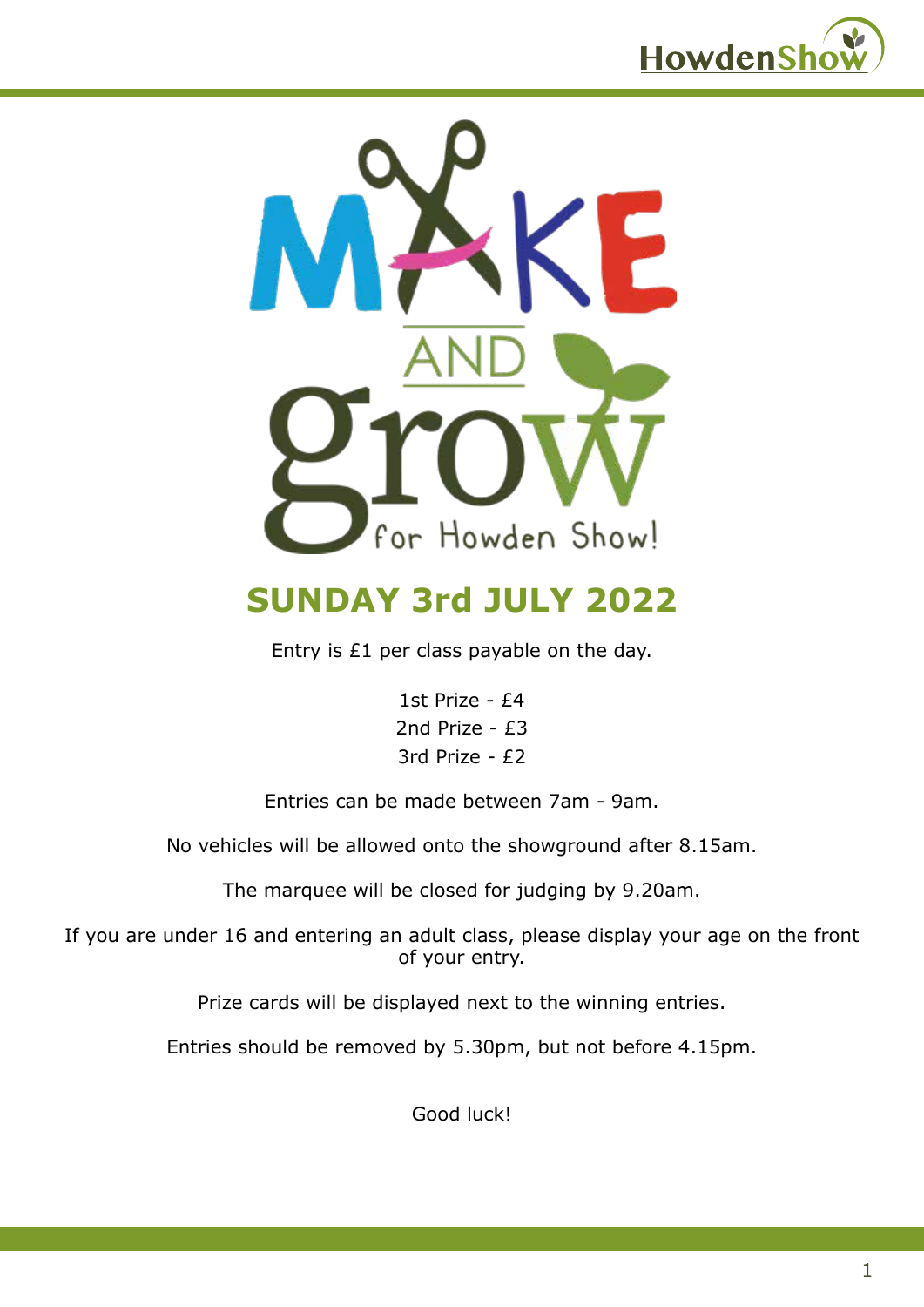



| <b>Section 1 - Crafts</b>               |                                                                                                             |  |
|-----------------------------------------|-------------------------------------------------------------------------------------------------------------|--|
| Class M1                                | <b>Bunting</b>                                                                                              |  |
| Class M2                                | The Transformation Challenge - An upcycled garment.<br>(A photo of the original garment must be displayed.) |  |
| Class M3                                | Soft toy - Knitted, fabric or felted                                                                        |  |
| Class M4                                | Handcrafted jewellery                                                                                       |  |
| Class M5                                | An item made of wood for the garden                                                                         |  |
| <b>Section 2 - Homebaking &amp; Jam</b> |                                                                                                             |  |
| Class M6                                | <b>Biscuit Show Stopper</b>                                                                                 |  |
|                                         | <b>Star Class</b> - 1st - £30   2nd - £15   3rd - £5                                                        |  |
| Class M7                                | <b>Tray Bake</b>                                                                                            |  |
| Class M8                                | Swiss Roll (any filling)                                                                                    |  |
| Class M9                                | 4 x Fruit Scones                                                                                            |  |
| Class M10                               | A Pie (any filling)                                                                                         |  |
| Class M11                               | A Jar of Jam (any flavour)                                                                                  |  |
| <b>Section 3 - Art</b>                  |                                                                                                             |  |
| Class M12                               | Artist Impression - Howden Minster (any medium)                                                             |  |
| Class M13                               | Photography - Faces of Howden                                                                               |  |
| <b>Section 3 - Wines and Spirits</b>    |                                                                                                             |  |
| Class M14                               | A homemade bottle of wine or a bottle of fruit flavoured spirit.                                            |  |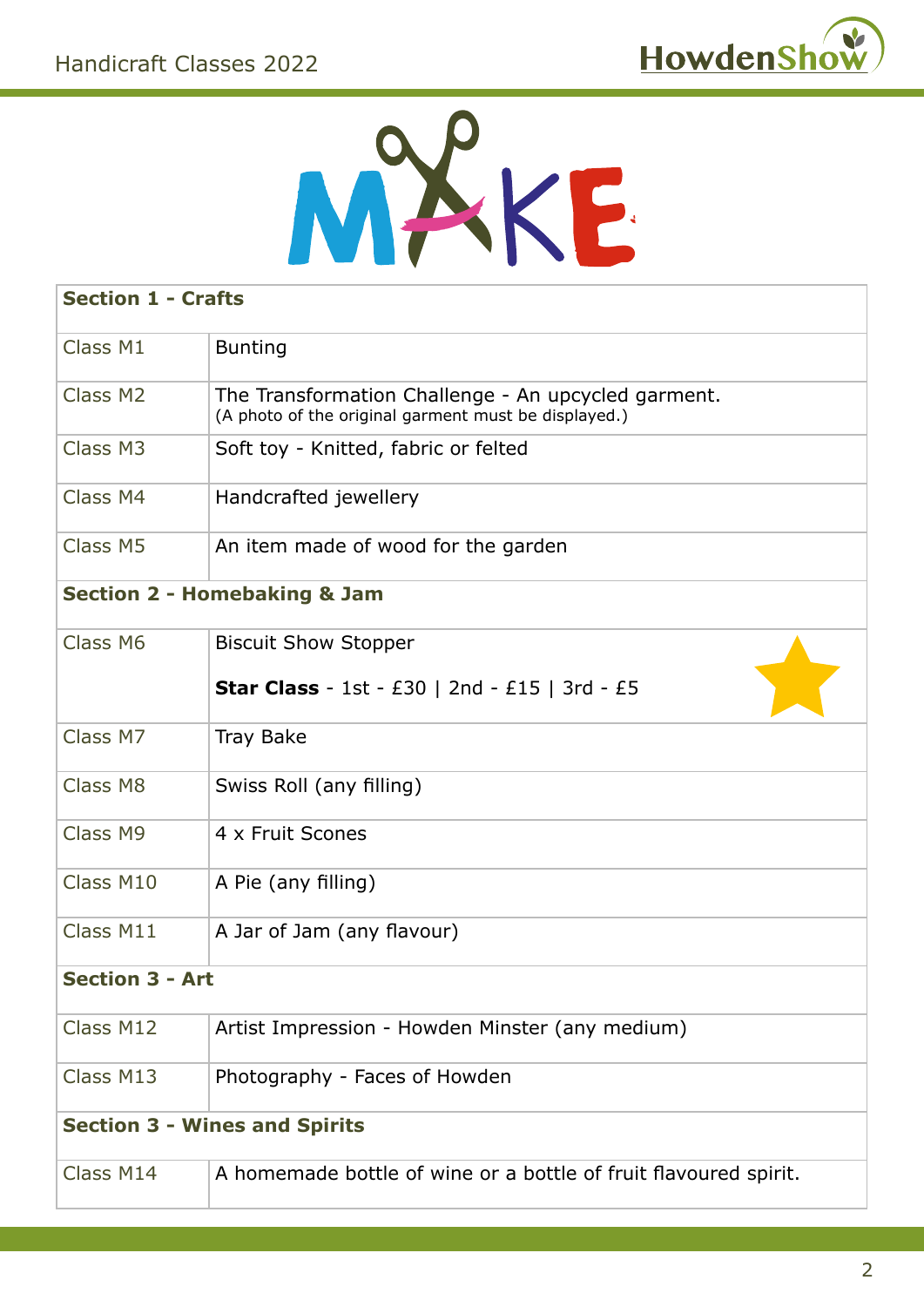

| <b>Section 4 - Adult Sponsored Class</b>                                                                               |                                      |              |
|------------------------------------------------------------------------------------------------------------------------|--------------------------------------|--------------|
| Class M15                                                                                                              | A Jubilee Inspired Wreath            |              |
|                                                                                                                        | <b>Sponsored by All Occasions</b>    |              |
|                                                                                                                        | 1st - £30 All Occasions Voucher      |              |
|                                                                                                                        | 2nd - £15 All Occasions Voucher      | LL OCCASIONS |
|                                                                                                                        | 3rd - £5 All Occasions Voucher       |              |
| <b>Section 5 - Children's Classes</b><br>(Children of all ages - please state your age on entry)                       |                                      |              |
| Class M16                                                                                                              | 4 Decorated cup cakes                |              |
| Class M17                                                                                                              | Keyring - any medium                 |              |
| Class M18                                                                                                              | Pet photography                      |              |
| Class M19                                                                                                              | Perspective drawing                  |              |
| Class M20                                                                                                              | A pegdoll                            |              |
| Class M21                                                                                                              | A Tye dyed item                      |              |
| <b>Section 6 - School Classes - Free Entry</b><br>(Children of all ages - please state your age/ school year on entry) |                                      |              |
| Class M22                                                                                                              | Nursery/Pre-School - A self-portrait |              |
| Class M23                                                                                                              | Reception - A self-portrait          |              |
| Class M24                                                                                                              | Year 1 - A self-portrait             |              |
| Class M25                                                                                                              | Year 2 - A self-portrait             |              |
| Class M26                                                                                                              | Year 3 - A self-portrait             |              |
| Class M27                                                                                                              | Year 4 - A self-portrait             |              |
| Class M28                                                                                                              | Year 5 - A self-portrait             |              |
| Class M29                                                                                                              | Year 6 - A self-portrait             |              |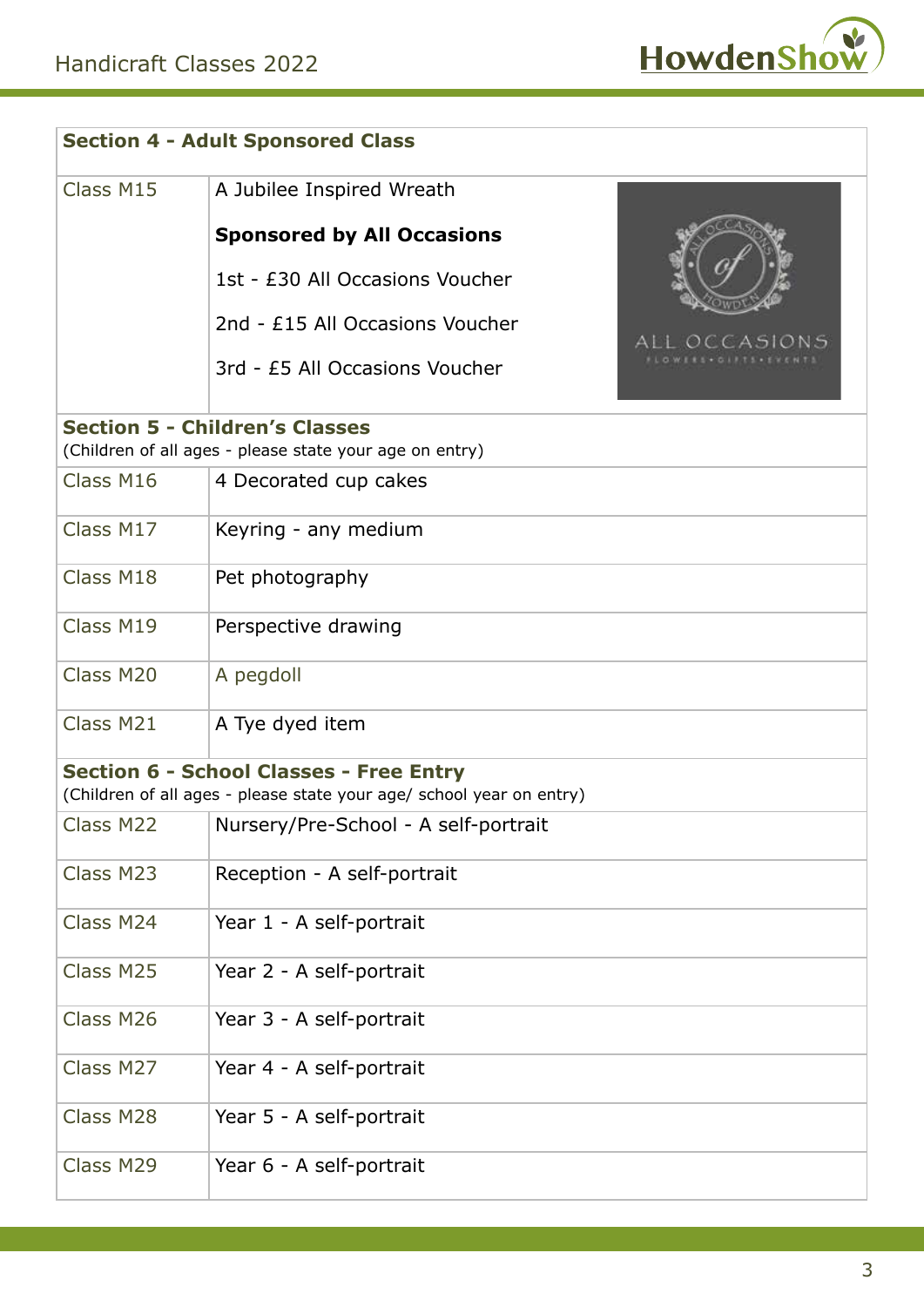



| <b>Section 1 - Flowers</b>          |                                                                  |  |
|-------------------------------------|------------------------------------------------------------------|--|
| Class G1                            | Sweet peas - a vase of six spikes, any single colour or variety. |  |
| Class G <sub>2</sub>                | One vase of mixed flowers.                                       |  |
| Class G3                            | One vase of a flowering shrub, one variety.                      |  |
| Class G4                            | Rose - a single bloom                                            |  |
| Class G5                            | Rose - three blooms, any variety                                 |  |
| Class G6                            | Flower - one bloom, any variety                                  |  |
| Class G7                            | Carnations - three stems                                         |  |
| Class G8                            | Pinks - six stems                                                |  |
| <b>Section 2 - Flower arranging</b> |                                                                  |  |
|                                     |                                                                  |  |
| Class G9                            | Freestyle arrangement - let your imagination run wild!           |  |
| <b>Section 3 - Plants</b>           |                                                                  |  |
| Class G10                           | Pot plant in bloom                                               |  |
| Class G11                           | Pot plant in foliage                                             |  |
| Class G12                           | Geranium pot plant                                               |  |
| Class G13                           | Fuschia in bloom                                                 |  |
| Class G14                           | Succulent or cacti                                               |  |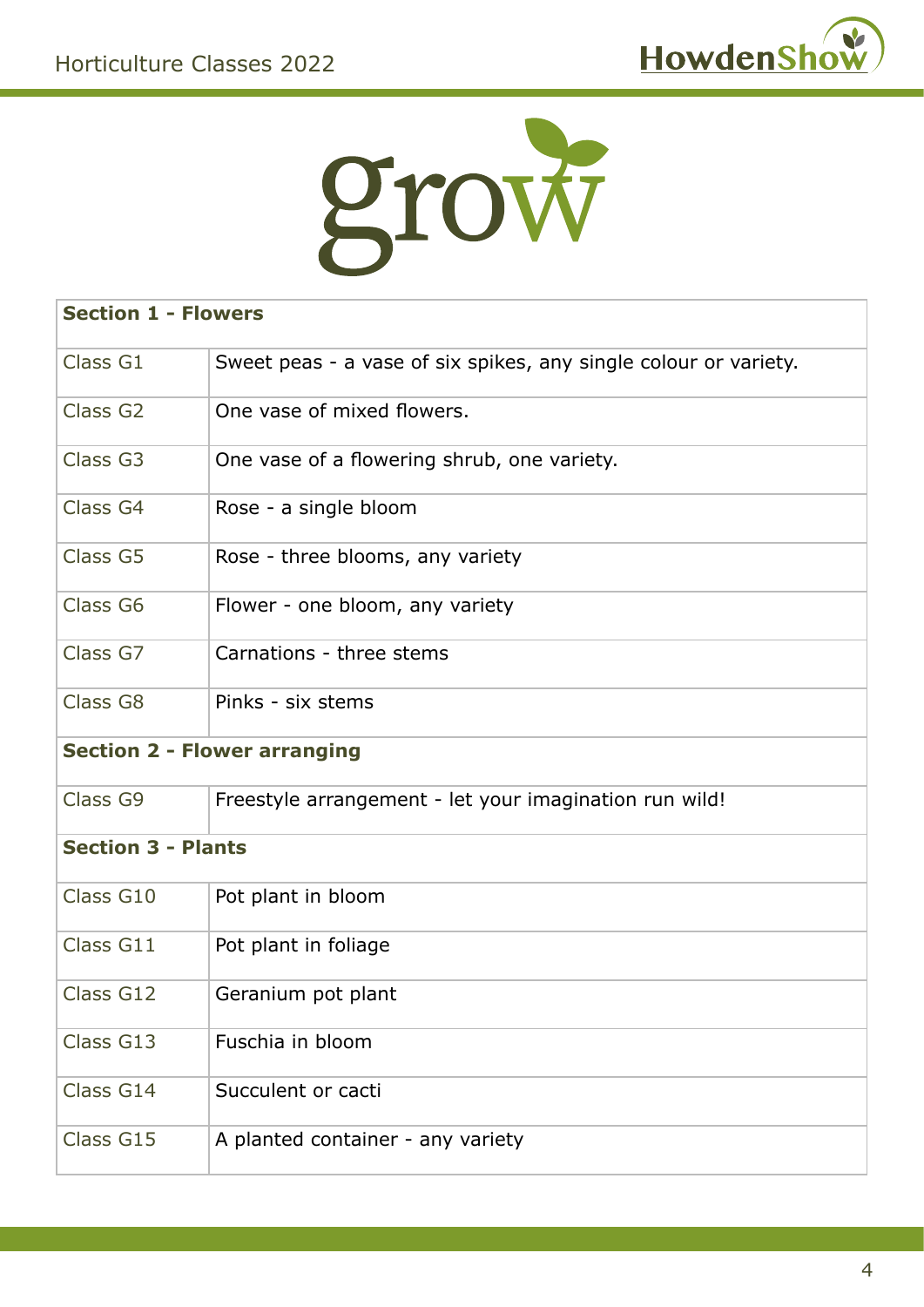

| <b>Section 4 - Fruit and Vegetables</b><br>All root vegetables are best washed but not polished. |                                                                                         |  |
|--------------------------------------------------------------------------------------------------|-----------------------------------------------------------------------------------------|--|
| Class G16                                                                                        | Three sticks of rhubarb<br>Rubarb should be pulled not cut, tops trimmed to 8cm (3ins). |  |
| Class G17                                                                                        | Plate of ten gooseberries<br>Stalks or sprigs to be attached.                           |  |
| Class G18                                                                                        | Plate of ten red or blackcurrants<br>Stalks or sprigs to be attached.                   |  |
| Class G19                                                                                        | Plate of ten raspberries<br>Stalks or sprigs to be attached.                            |  |
| Class G20                                                                                        | Plate of ten strawberries<br>Stalks or sprigs to be attached.                           |  |
| Class G21                                                                                        | Six broad beans                                                                         |  |
| Class G22                                                                                        | Six spring onions                                                                       |  |
| Class G23                                                                                        | Six radishes                                                                            |  |
| Class G24                                                                                        | Six pods of peas                                                                        |  |
| Class G25                                                                                        | Four white potatoes                                                                     |  |
| Class G26                                                                                        | Four non white potatoes                                                                 |  |
| Class G27                                                                                        | One cabbage<br>At least 3cm (1in) stalk remaining.                                      |  |
| Class G28                                                                                        | One cauliflower<br>At least 3cm (1in) stalk remaining.                                  |  |
| Class G29                                                                                        | One head of lettuce<br>At least 3cm (1in) stalk remaining.                              |  |
| Class G30                                                                                        | Tray of four distinct salad varieties                                                   |  |
| Class G31                                                                                        | Two courgettes<br>Maximum length 15cm (6ins) ideally, with flower attached.             |  |
| Class G32                                                                                        | Three types of herbs                                                                    |  |
| Class G33                                                                                        | Three globe beetroot<br>Leaves may be trimmed to 8cm (3ins).                            |  |
| Class G34                                                                                        | Three carrots<br>Leaves may be trimmed to 8cm (3ins).                                   |  |